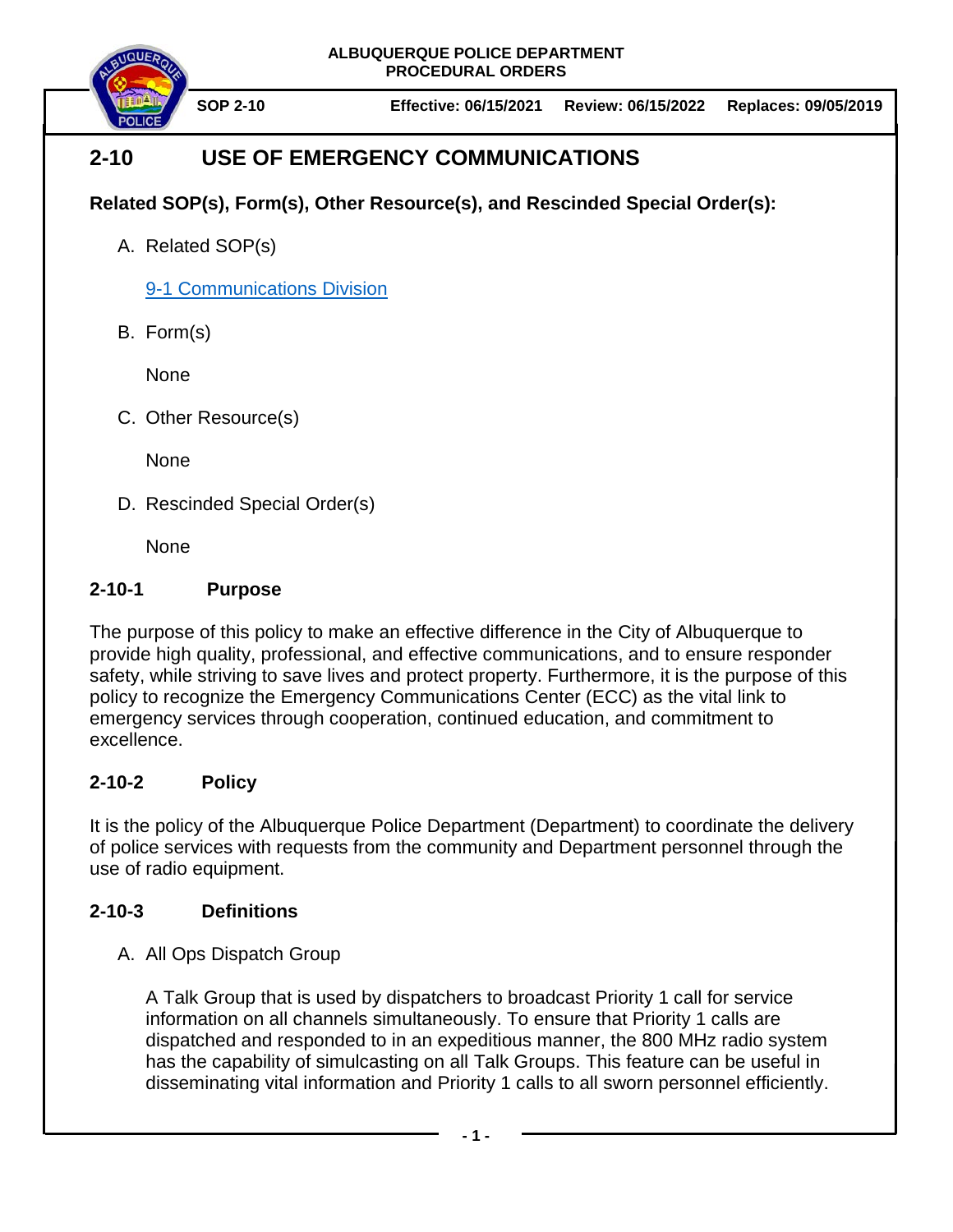

- **SOP 2-10 Effective: 06/15/2021 Review: 06/15/2022 Replaces: 09/05/2019**
- B. Call Sign

Numbers or a combination of numbers and letters that identify Department personnel assigned to a sector, beat, or unit, or by assignment, which need to be readily identified during radio contact.

C. Interstate Identification Index (Triple I Requests)

Requests that are used to gather information on a person's previous arrest record and can only be requested by Department sworn personnel.

D. National Crime Information Center (NCIC)

An electronic clearinghouse of crime data used by authorized Department personnel to identify stolen property, Motor Vehicle Department (MVD) information, missing or runaway persons, and wanted persons of a nationwide interest.

E. Priority 1

Any immediate life-threatening situation with a great possibility of death or lifethreatening injury, or any confrontation between people that could threaten the life or safety of any person where weapons are involved. The All Ops Dispatch Group will be used for all Priority 1 calls that are in progress or just occurred, which is up to a fiveminute time delay.

F. Talk Group

Dedicated frequency or control channel for the assigned area command. Each area command is assigned one primary dispatch Talk Group.

#### **2-10-4 General Procedures**   $7 \vert 2 - 10 - 4 \vert$

- A. Use of Mobile Dispatch Terminal (MDT)
	- 1. Department personnel shall:
		- a. When operating City-owned police vehicles equipped with an MDT, use the MDT for all non-emergency communication activities including, but not limited to:
			- i. All non-emergency status changes;
			- ii. Self-initiated out-of-service activities;
			- iii. Routine car-to-car communications;
			- iv. NCIC and MVD inquiries;
			- v. When sworn personnel log themselves as back-up and en route after the initial officer has been voice dispatched;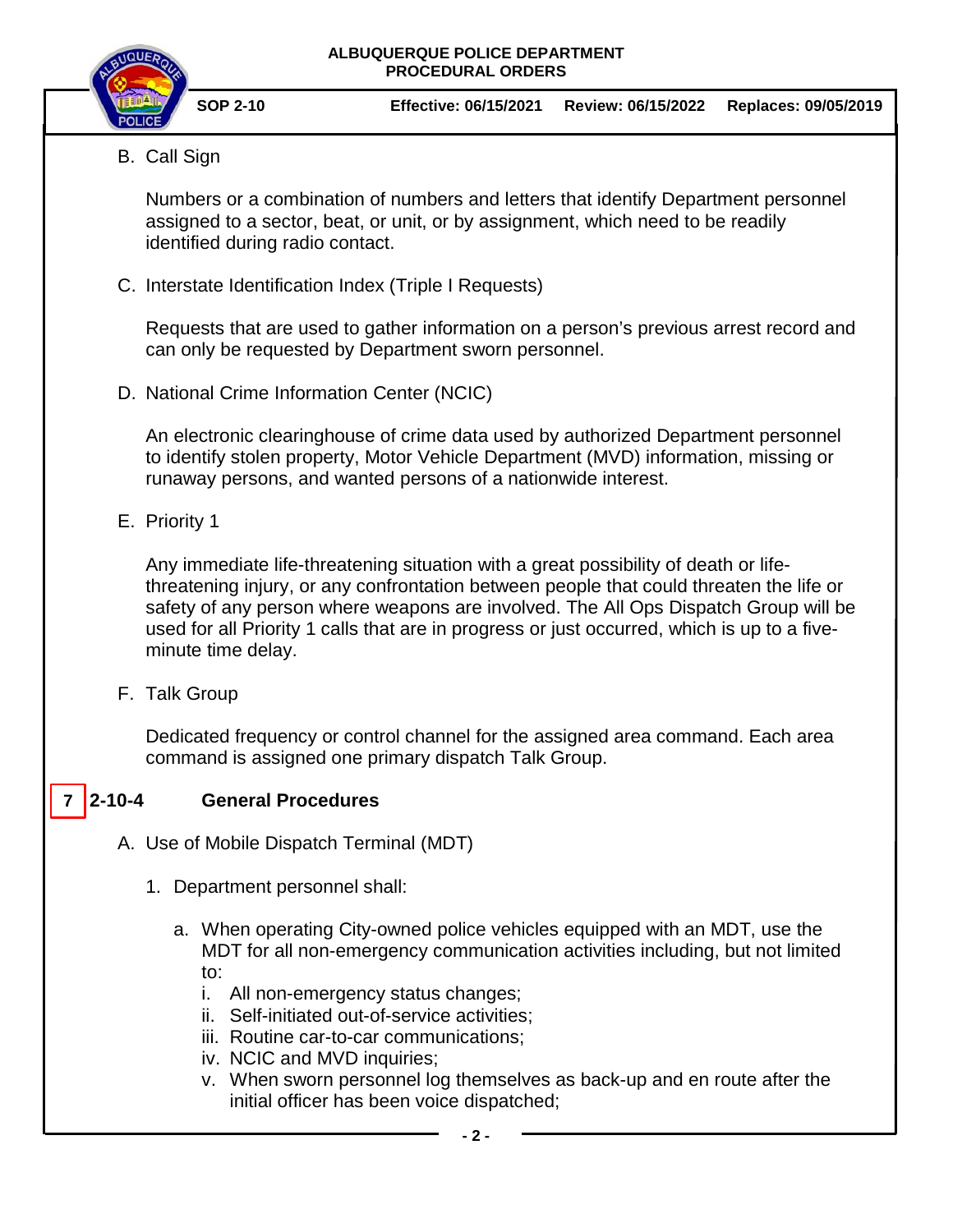

- vi. When clearing calls with lengthy remarks;
- vii. Community policing events; and
- viii.Any time an officer engages in a community policing function at a community-policing event, log out 10-75-1. When logged out (75-1), the officer is still be available for dispatch to high priority calls.
- b. Remain in their area commands and available for calls until the end of their shift, unless authorized by their chain of command; and
- c. Log on to their MDT's in an out code status (10-75) before leaving their residence in a City-owned vehicle. Those without an MDT should do so by radio. Department personnel shall not log off until the end of their duty assignment.
- 2. Sworn personnel shall:
	- a. Be responsible for logging themselves on by using their MDT at the start of their shift and log off at the end of their shift. ECC Dispatchers shall not log sworn personnel on or off, unless the officer has no MDT or their MDT is out of service;
	- b. Log themselves out on breaks when cleared and back in-service; and
	- c. While off-duty and en route to a court appearance, log on with a court-out status (10-92) and identify the specific court in attendance.
- 3. Supervisors may override ECC Dispatchers as to whom they dispatch on calls but only on a case-by-case basis. Supervisors shall make themselves aware of calls holding before changing any dispatch orders.
- 4. Acting Sergeants shall log on with the "A" designation for acting to clearly identify themselves.
- B. Use of Radio Equipment
	- 1. When using City-issued radio equipment for official business only, Department personnel shall:
		- a. Use Ten-Codes when transmitting over Talk Groups;
		- b. Make references to time in military time (24-hour);
		- c. Use necessary language that is short and relevant;
			- i. When feasible, Department personnel shall give lengthy messages to ECC personnel by telephone, or Mobile Digital Terminal (MDT);
		- d. Be professional when using voice transmission and when using their MDT;
			- i. Jokes, wisecracks, profanities, or voice inflections that reflect or indicate irritation, disrespect, or sarcasm shall not be used.
		- e. Refrain from acknowledging transmissions unless they are understood; and
		- f. When off-duty and need to transmit over a Talk Group, state their call sign followed by "X-ray" on the Talk Group.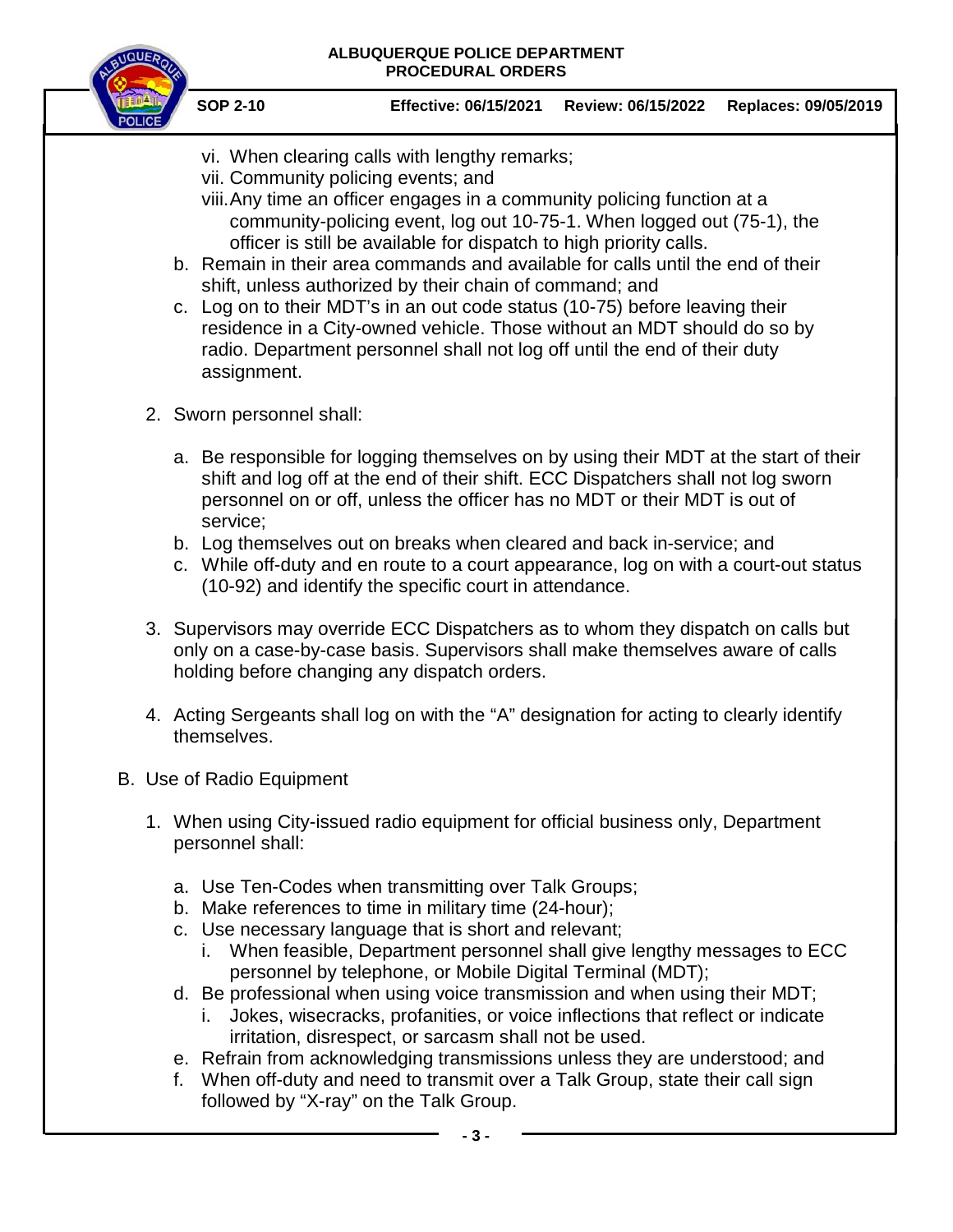

- i. This shall alert Department personnel the officer is off-duty.
- 2. Ten-Codes
	- a. All Department personnel shall use the Department-approved Ten-Codes when transmitting over the radio, unless extenuating circumstances necessitate plain language.
	- b. ECC management personnel shall publish a Special Order with a list of all Ten-Codes.
		- i. When the Department creates a new Ten-Code or revises an existing Ten-Code, ECC management personnel shall publish a Special Order with an updated list of codes.
- 3. Phonetic Alphabet
	- a. Department personnel shall use the phonetic alphabet for spelling out unusual names, persons, and locations, or when radio reception is poor.
	- b. Sworn personnel shall use the following phonetic alphabet when spelling out a word over the radio:
		- A Adam
		- $B Boy$
		- C Charles
		- D David
		- E Edward
		- F Frank
		- G George
		- H Henry
		- I Ida
		- J John
		- $K King$
		- L Lincoln
		- M Mary
		- N Nora
		- O Ocean
		- P Paul
		- Q Queen
		- R Robert
		- S Sam
		- T Tom
		- U Union
		- V Victor
		- W William
		- $X X$ -ray
		- Y Young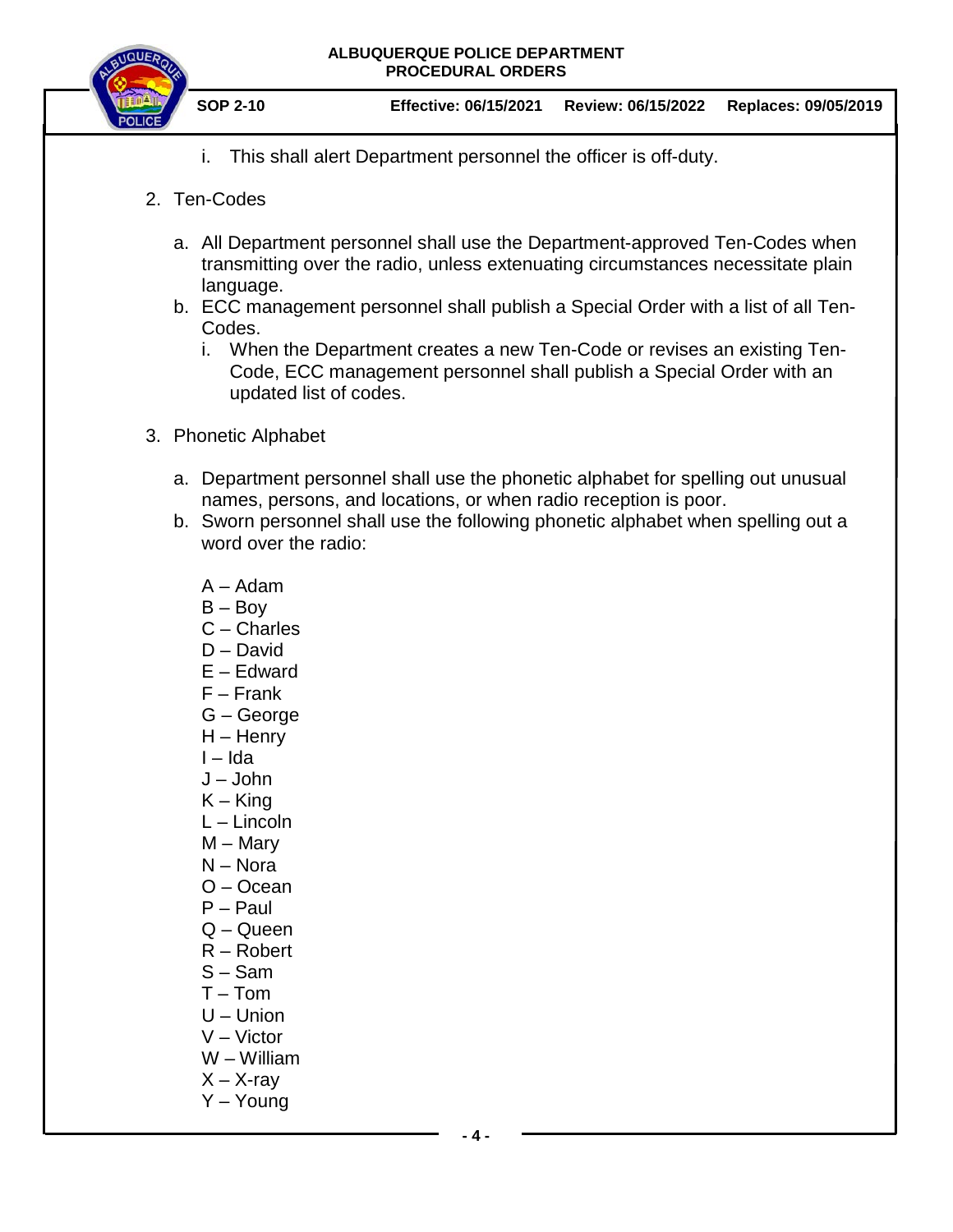

- Z Zebra
- 4. Talk Groups
	- a. On-duty personnel shall remain on their assigned Talk Group unless they are actively using one of the non-dispatch Talk Groups.
		- i. When switching to a non-dispatch Talk Group, personnel shall notify the ECC Dispatcher.
	- b. Department personnel shall seek prior coordination with an ECC supervisor when there is a need to use a Talk Group for a tact plan or special event.
- 5. All Ops Dispatch Group Transmissions (Simulcasting)
	- a. The intent of an All Ops Dispatch Group transmission is to notify all sworn personnel utilizing a radio of emergency radio traffic. If other Talk Groups are restricted for emergency traffic, sworn personnel shall not use the All Ops Dispatch Group transmission.
	- b. ECC personnel shall:
		- i. Use the All Ops Dispatch Group used for Priority 1 calls for service.
		- ii. Upon receiving a Priority 1 call, use the All Ops Dispatch Group and advise that this is an "All Ops" (area command) call;
		- iii. Use the All Ops Dispatch Group to designate a specific Talk Group as restricted for a specified situation(s);
			- 1. When the All Ops Dispatch Group is used, it signifies to all sworn personnel that the Talk Group has been restricted to only those personnel working the event/emergency. Sworn personnel who are not involved in the event shall cease transmitting when an All Ops Dispatch Group or 10-3 is broadcasted.
		- iv. Give out the call type for the call and the location; and
		- v. Switch back to their respective dispatch group.
	- c. The responding officer shall:
		- i. Advise their respective Dispatcher that they are responding to an "All Ops" Priority 1 call outside of their area command;
		- ii. Switch to the All Ops Dispatch Group where the incident is occurring and advise the Dispatcher that they are responding to the call; and
		- iii. Remain on this dispatch group until the completion of the call.
	- d. Sworn personnel shall not use the All Ops Dispatch Group use if one of the dispatch groups has been secured for an operation (e.g., SWAT activation).
- C. Dispatches Considered Official Orders
	- 1. Sworn personnel shall consider all dispatches by ECC personnel as official orders subject to review after the call has been responded to and handled. Supervisors may countermand a dispatch for justifiable cause.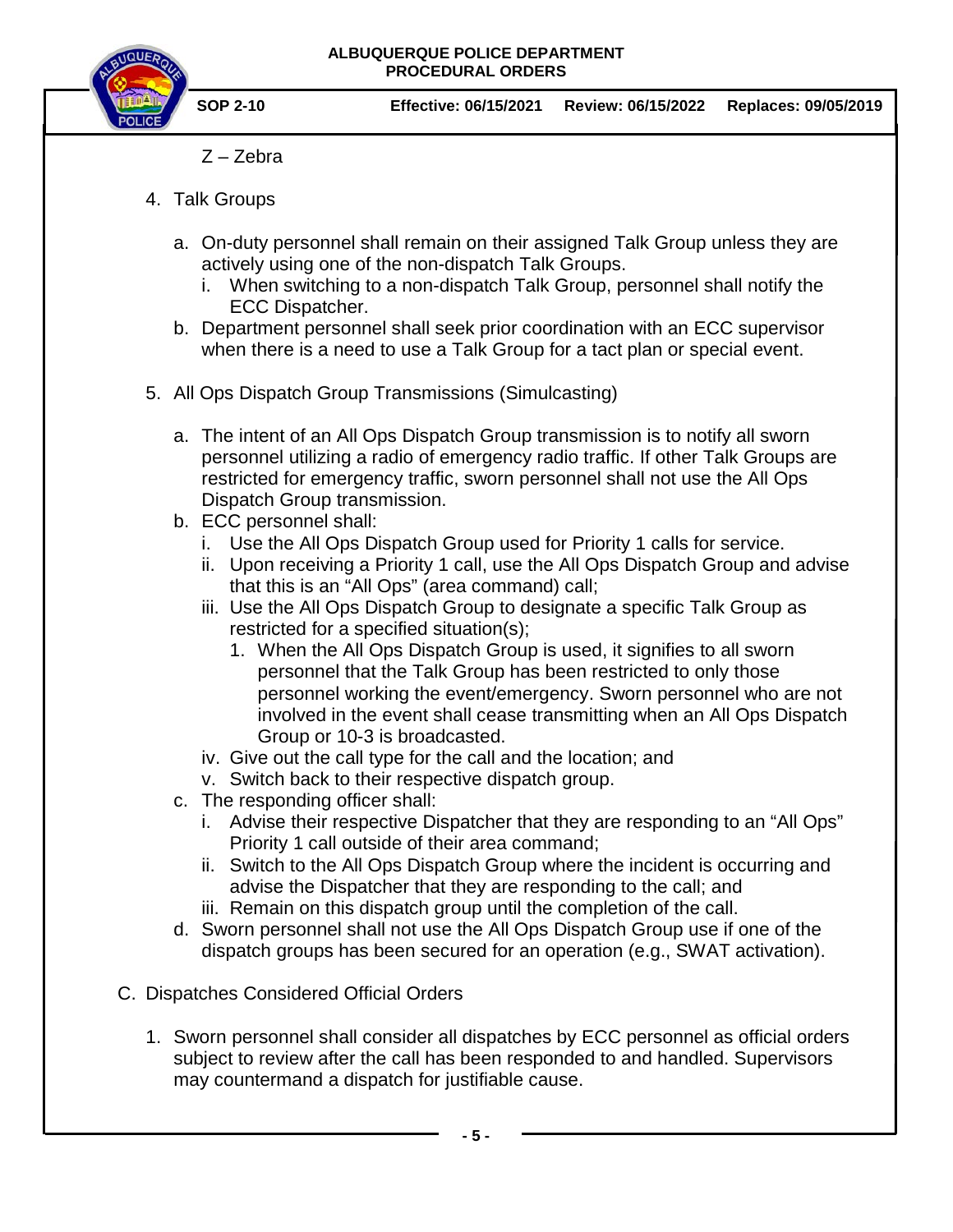

**5**

**SOP 2-10 Effective: 06/15/2021 Review: 06/15/2022 Replaces: 09/05/2019**

- 2. When dispatched to a call for service, the primary officer shall be responsible for ensuring that the calling party is contacted before returning into service. Contact shall not be necessary on calls that indicate "negative contact" or calls where the calling party's identity is not given.
- D. NCIC Inquiries
	- 1. The ECC shall assign trained Telecommunications Operators to handle NCIC administration functions.
	- 2. Department personnel shall use the NCIC radio channel as a dedicated channel for transmissions concerning checks on persons, property, and vehicles.
	- 3. When an NCIC hit is obtained on an entry, sworn personnel shall be advised of a possible hit and all pertinent descriptors shall be provided for verification, along with any additional information affecting the officer's safety while safeguarding the transmission.
	- 4. In addition to Department personnel, other civilian certified personnel may receive full NCIC information. These personnel are identified in the appropriate CAD file. All messages handled on the system shall be of an official police nature.
	- 5. Misuse of NCIC Information
		- a. Department personnel shall not intentionally misuse information obtained from the NCIC systems. Doing so may result in termination of NCIC privileges for the Department.
		- b. Department personnel may face potential criminal charges for the misuse of NCIC information.
		- c. Department personnel shall recognize that NCIC information is considered law enforcement sensitive information; therefore, they shall not disseminate NCIC information to unauthorized individuals.
- E. Interstate Identification Index (Triple I Requests)
	- 1. ECC personnel may fax the Triple I Request form to the requesting officer, with the appropriate information to be included on the form.
- F. Authorized Out-of-Service Activities
	- 1. While performing Chief's Overtime (COT) duties, sworn personnel shall log on to the system with Code 10-62-1 and specify their location and duration of the assignment.

#### **2-10-5 General Procedures for ECC Personnel 7**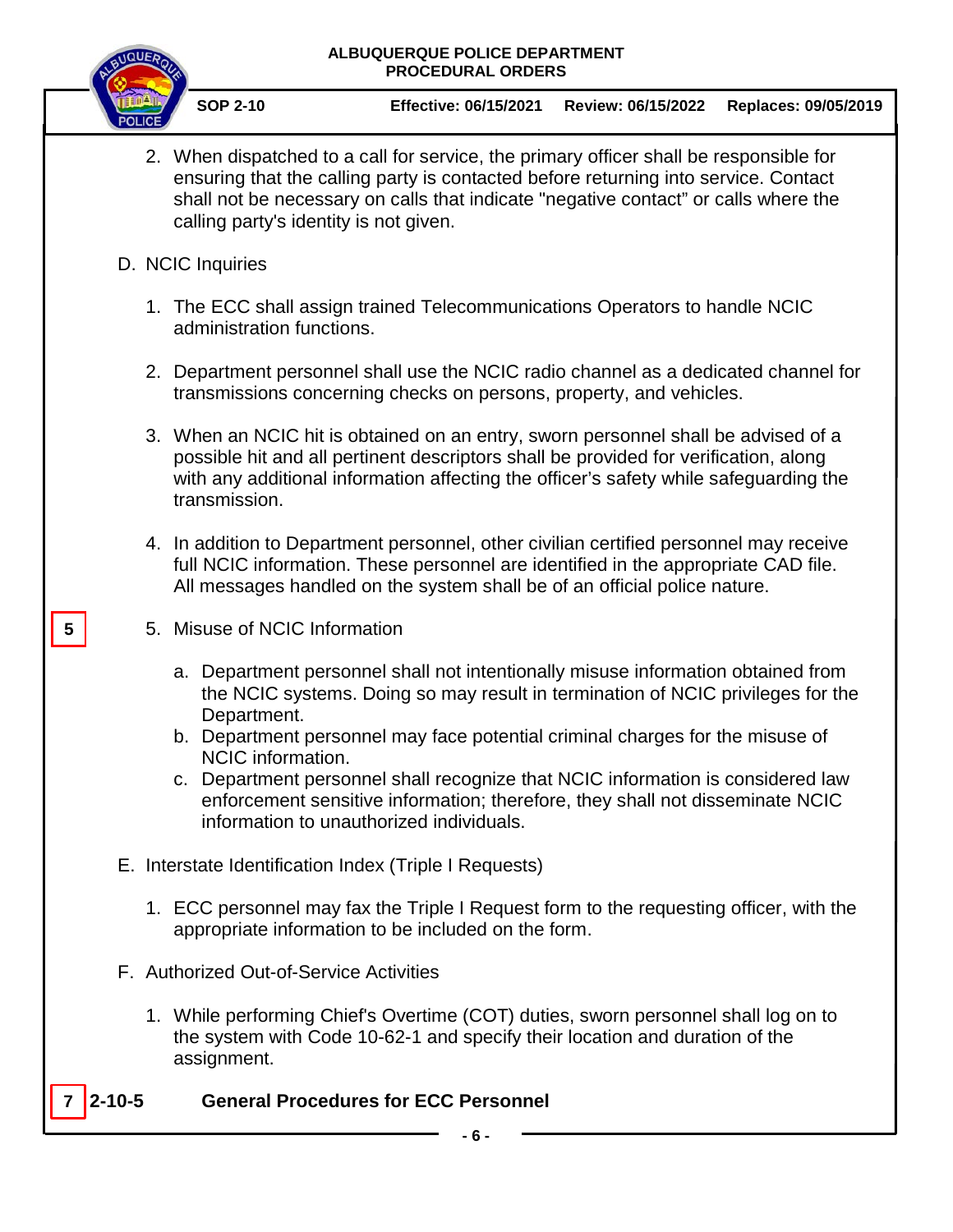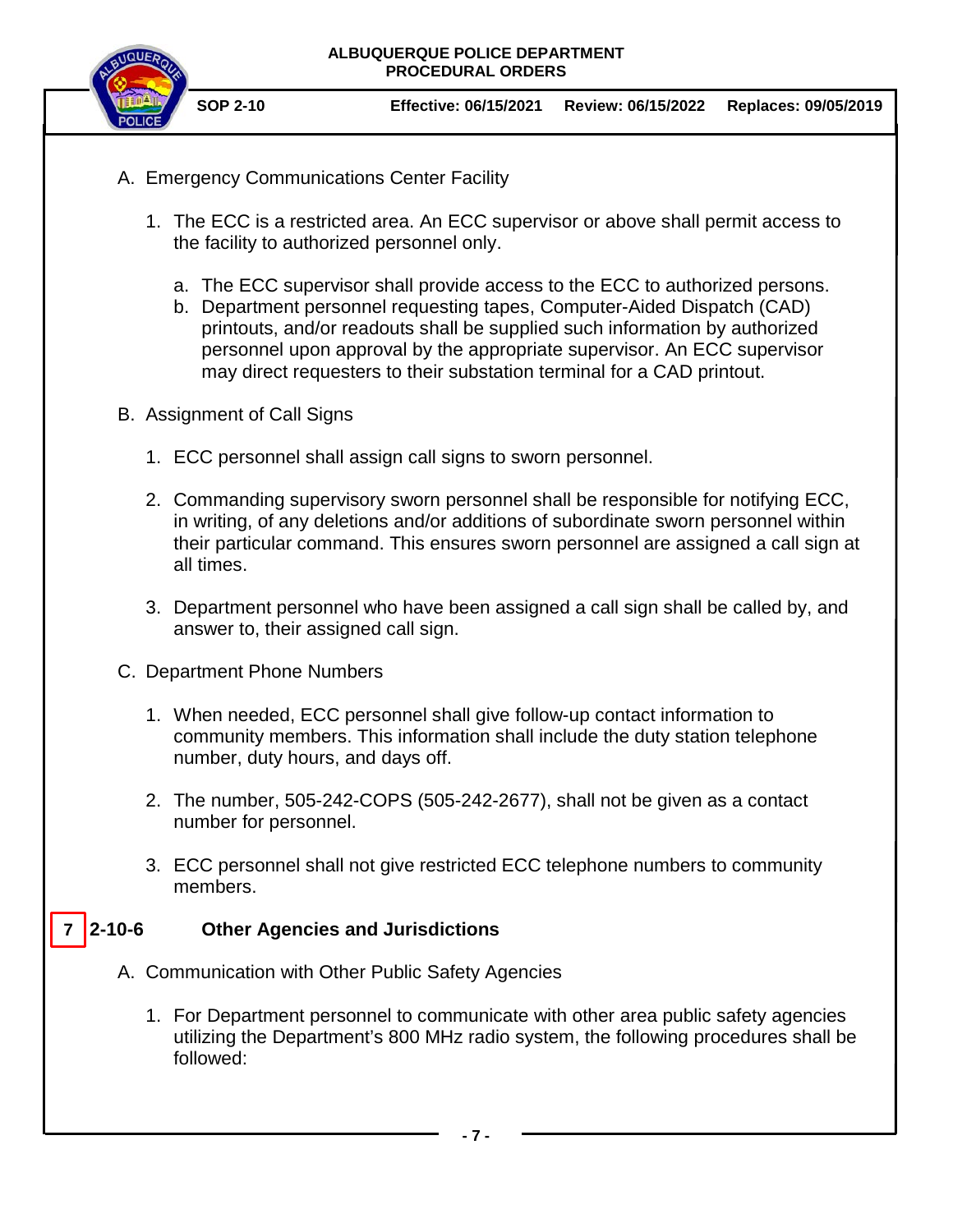

- a. Sworn personnel who need to communicate with the Bernalillo County Sheriff's Office (BCSO) may use the BCSO talk groups, which are programmed in all Department radios;
- b. The New Mexico State Law Enforcement network talk group is also programmed in all Department radios as Event 1; and
- c. Sworn personnel who communicate with outside agencies who use an 800 MHz radio system may use the ITAC/ITACTA call groups. These are nationwide 800 MHz public safety frequencies.
- B. Requests by Other Agencies (Cross Dispatches)
	- 1. Requests for support services from other agencies shall be handled as follows:
		- a. Life-threatening emergencies shall be honored immediately; and
		- b. Non-emergency services requests shall only be honored if approved by either the ECC shift supervisor or the Field Services Bureau (FSB) supervisor in the area command.
	- 2. Sworn personnel shall not be cross-dispatched to take reports in other area commands except for the following listed calls, which shall be given to the beat officer where the crime/incident occurred:
		- a. Calls received from hospital emergency rooms; and
		- b. Department Family Advocacy Center (FAC) calls.
	- 3. Sworn personnel who are approached by community members to investigate crimes that occurred in another beat/area shall not advise the community member to return to the location where the crime occurred, but shall handle the call at that time.
	- 4. If a follow-up investigation is needed, the Impact Team in the area command in which the crime occurred shall be notified by FSB personnel to handle the investigation.
- C. Other Jurisdictions
	- 1. Unless life-threatening emergencies exist, sworn personnel shall not be dispatched to the following locations/incidents without the permission of the appropriate onduty area supervisor:
		- a. University of New Mexico;
		- b. New Mexico State Fairgrounds;
		- c. Kirtland Air Force Base (except for certain areas);
		- d. Raymond G. Murphy Department of Veteran's Affairs Medical Center; and
		- e. Locations outside the City limits.